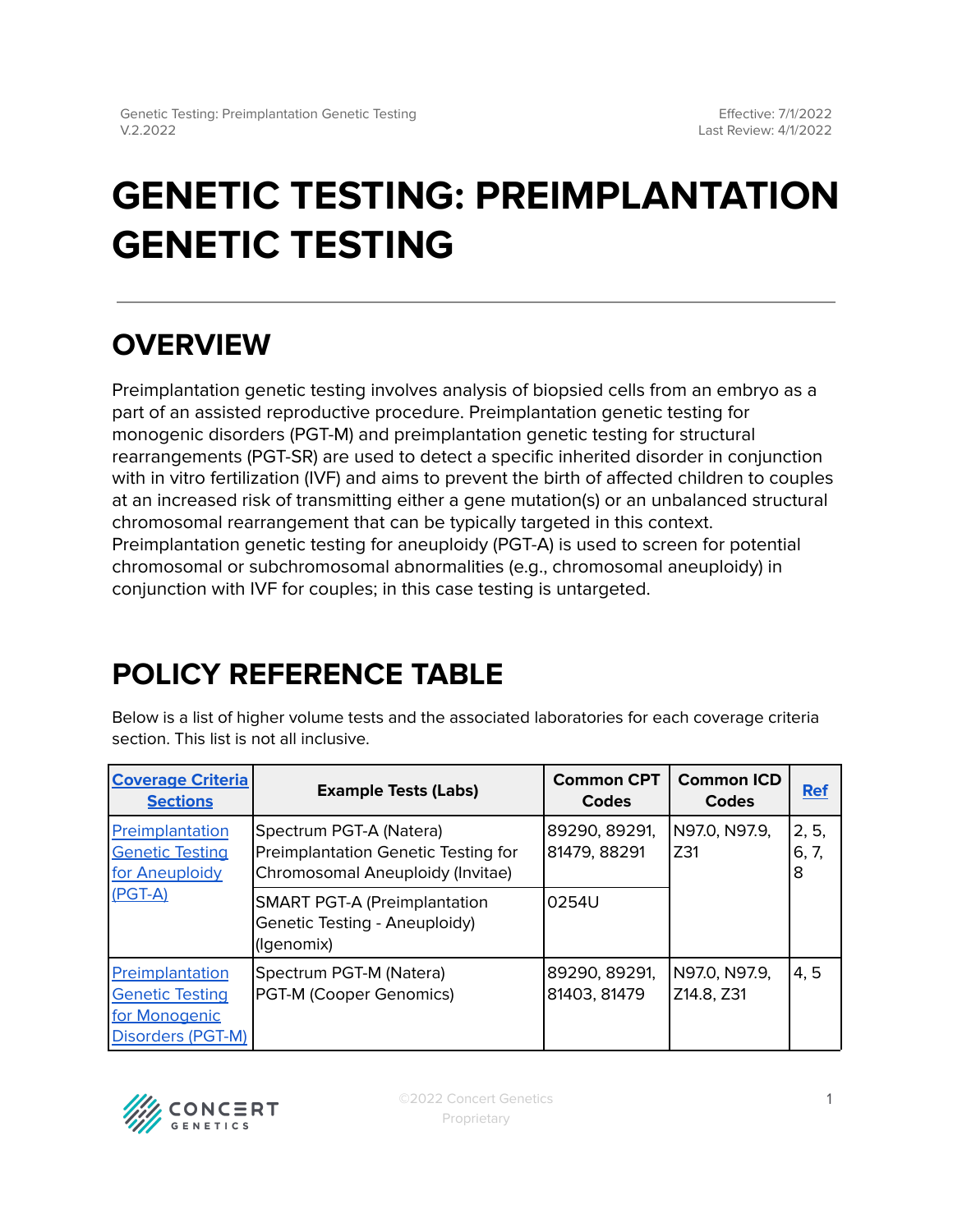Genetic Testing: Preimplantation Genetic Testing V.2.2022

| Preimplantation        | Preimplantation Genetic Testing for | 89290, 89291, | N97.0, N97.9, | 1, 2, |
|------------------------|-------------------------------------|---------------|---------------|-------|
| <b>Genetic Testing</b> | Structural Chromosomal              | 81479, 81403, | Z14.8, Z31    | 3, 4, |
| for Structural         | Rearrangements/Translocations       | 81228, 88291  |               |       |
| Rearrangements         | l(Invitae)                          |               |               |       |
| (PGT-SR)               |                                     |               |               |       |

### **OTHER RELATED POLICIES**

This policy document provides coverage criteria for preimplantation genetic testing. Please refer to:

- **Genetic Testing: Prenatal and Preconception Carrier Screening** for coverage criteria related to carrier screening.
- **Genetic Testing: Prenatal Diagnosis (via amniocentesis, CVS, or PUBS) and Pregnancy Loss** for coverage related to diagnostic genetic testing during pregnancy or for a pregnancy loss.
- *●* **Genetic Testing: Noninvasive Prenatal Screening (NIPS)** for coverage criteria related to prenatal cell-free DNA screening tests.
- *●* **Genetic Testing: Multisystem Inherited Disorders, Intellectual Disability, and Developmental Delay** for coverage criteria related to diagnostic genetic testing in the postnatal period.
- **Genetic Testing: General Approach to Genetic Testing** for coverage criteria related to preimplantation genetic testing that is not specifically discussed in this or another non-general policy.

### <span id="page-1-0"></span>**COVERAGE CRITERIA**

#### <span id="page-1-1"></span>**PREIMPLANTATION GENETIC TESTING FOR ANEUPLOIDY (PGT-A)**

I. Preimplantation genetic testing for aneuploidy (PGT-A) (89290, 89291, 0254U, 81479) is considered **investigational**.

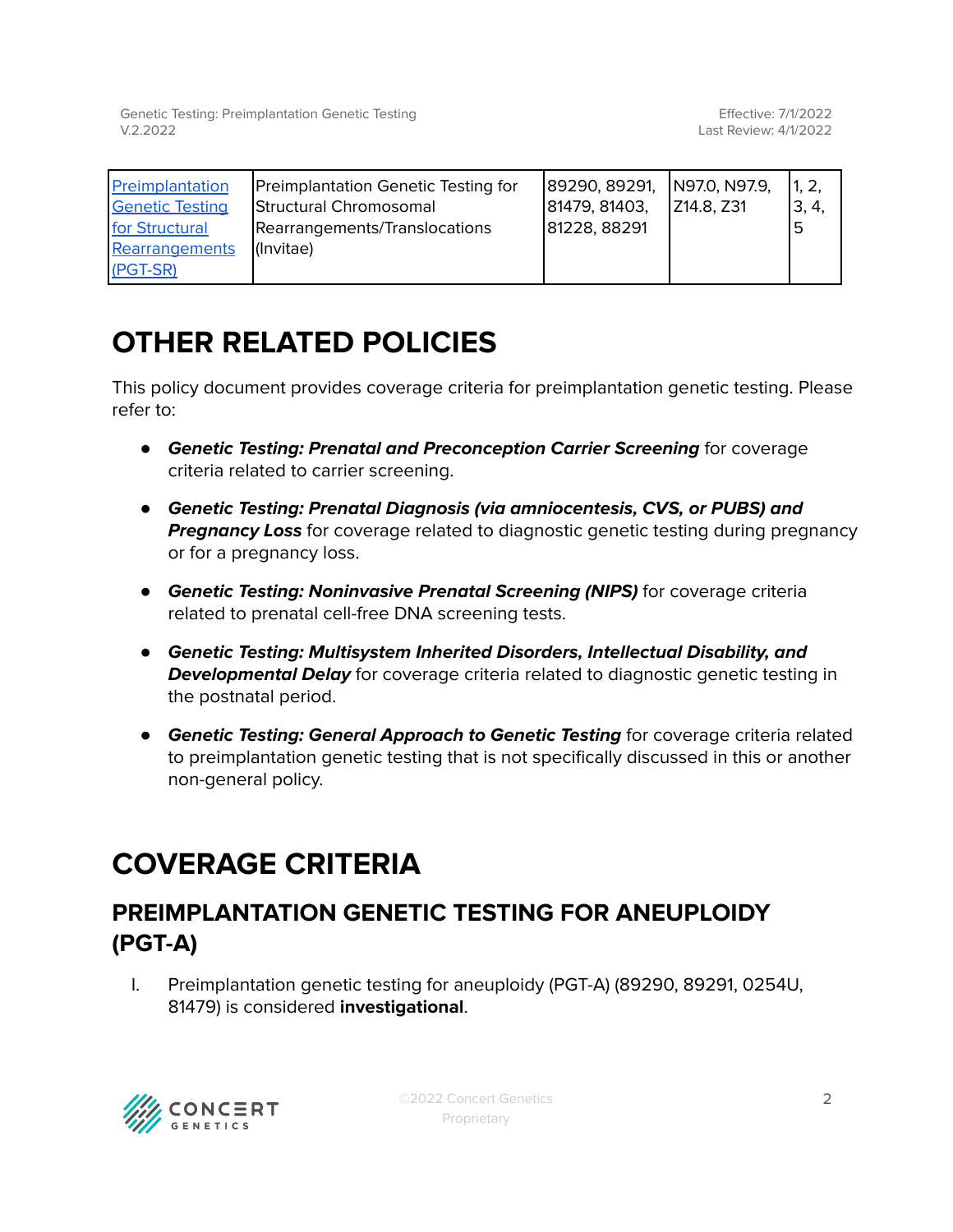[back](#page-0-0) to top

#### <span id="page-2-0"></span>**PREIMPLANTATION GENETIC TESTING FOR MONOGENIC DISORDERS (PGT-M)**

- I. Preimplantation genetic testing for monogenic disorders (PGT-M) (89290, 89291, 81479, 81403) may be considered **medically necessary** when:
	- A. The embryo is at an elevated risk of a genetic disorder due to one of the following:
		- 1. Both biological parents are known carriers for the same autosomal recessive disorder, **OR**
		- 2. One biological parent is a known carrier of an autosomal dominant disorder, **OR**
		- 3. One biological parent is a known carrier of an X-linked recessive disorder.
- II. Preimplantation genetic testing for monogenic disorders (PGT-M) (89290, 89291, 81479, 81403) is considered **investigational** for all other indications.

[back](#page-0-0) to top

#### <span id="page-2-1"></span>**PREIMPLANTATION GENETIC TESTING FOR STRUCTURAL REARRANGEMENTS (PGT-SR)**

- I. Preimplantation genetic testing for structural rearrangements (PGT-SR) (89290, 89291, 81479, 81403) may be considered **medically necessary** when:
	- A. The embryo is at an elevated risk of a genetic disorder because one biological parent has a chromosomal rearrangement.
- II. Preimplantation genetic testing for structural rearrangements (PGT-SR) (89290, 89291, 81479, 81403) is considered **investigational** for all other indications.

[back](#page-0-0) to top

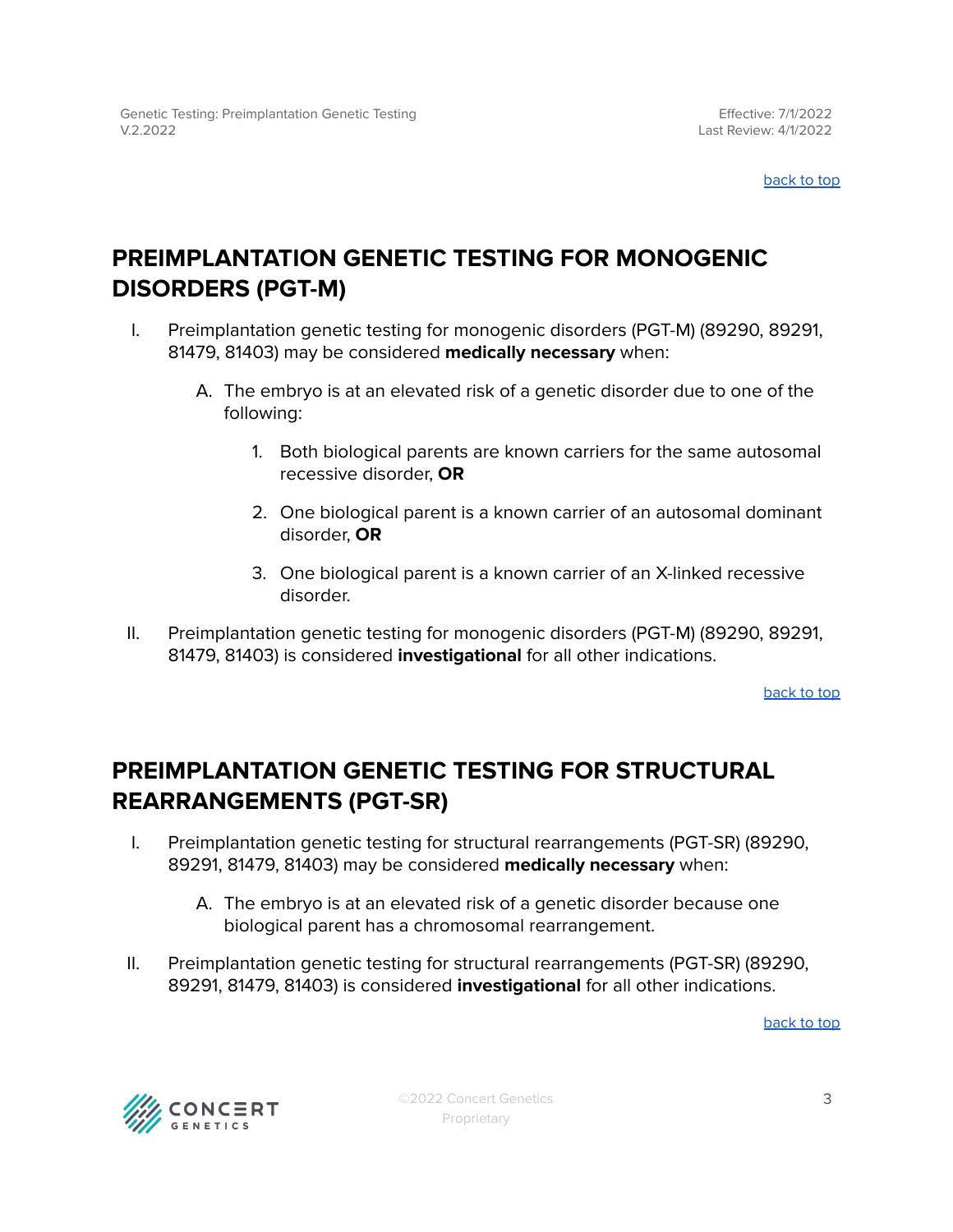#### **NOTES AND DEFINITIONS**

- 1. Close relatives include first, second, and third degree blood relatives on the same side of the family:
	- a. **First-degree relatives** are parents, siblings, and children
	- b. **Second-degree relatives** are grandparents, aunts, uncles, nieces, nephews, grandchildren, and half siblings
	- c. **Third-degree relatives** are great grandparents, great aunts, great uncles, great grandchildren, and first cousins
- 2. Preimplantation genetic testing for monogenic disorders (**PGT-M**) and Preimplantation genetic testing for structural rearrangements (**PGT-SR**) are used to detect a specific single-gene inherited disorder or chromosome rearrangement in conjunction with in vitro fertilization (IVF)
- 3. Preimplantation genetic testing for aneuploidy (**PGT-A**) is used to screen for chromosomal aneuploidy in conjunction with IVF for couples.

[back](#page-0-0) to top

# **CLINICAL CONSIDERATIONS**

Genetic counseling is highly encouraged for patients considering and undergoing in vitro fertilization. Genetic counseling should be performed by an individual with experience and expertise in genetic medicine and genetic testing methods, such as a genetic counselor, medical geneticist, or advanced practice practitioner specializing in genetics.

All patients who undergo PGT-M or PGT-SR should be offered diagnostic testing via chorionic villus sampling (CVS) or amniocentesis for confirmation of results.

All patients who undergo PGT-A should be offered traditional diagnostic testing or screening for aneuploidy in accordance with recommendations for all pregnant patients.

[back](#page-0-0) to top



©2022 Concert Genetics Proprietary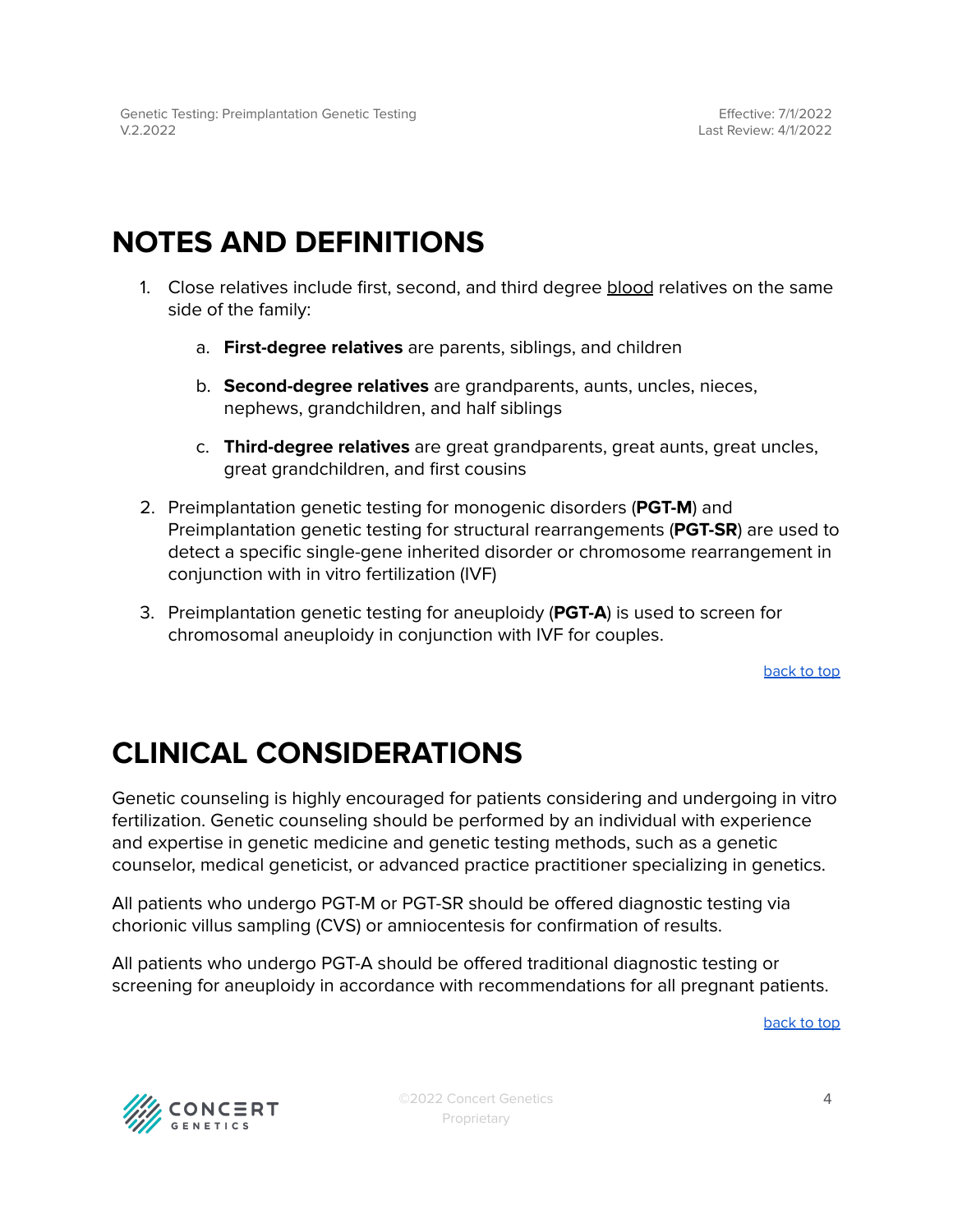### **BACKGROUND AND RATIONALE**

#### **Practice Guidelines and Position Statements**

#### American Society for Reproductive Medicine

The American Society for Reproductive Medicine published an opinion on the use of preimplantation genetic diagnosis (PGD) for serious adult-onset conditions (2013). The statement includes the following:

- "Preimplantation genetic diagnosis (PGD) for adult-onset conditions is ethically justifiable when the conditions are serious and when there are no known interventions for the conditions or the available interventions are either inadequately effective or significantly burdensome."
- "For conditions that are less serious or of lower penetrance, PGD for adult<sup>[-</sup>]onset conditions is ethically acceptable as a matter of reproductive liberty. It should be discouraged, however, if the risks of PGD are found to be more than merely speculative."

The opinion also stated that physicians and patients should be aware that much remains unknown about the long-term effects of embryo biopsy on the developing fetus and that experienced genetic counselors should be involved in the decision process.

The American Society for Reproductive Medicine issued an opinion on the use of preimplantation genetic testing (PGS) for aneuploidy (2018) which concluded, "Large, prospective, well-controlled studies evaluating the combination of multiple approaches (genomics, time-lapse imaging, transcriptomics, proteomics, metabolomics, etc.) for enhanced embryo selection applicable in a more inclusive IVF population are needed to determine not only the effectiveness, but also the safety and potential risks of these technologies. PGT-A will likely be part of a future multidimensional approach to embryo screening and selection. At present, however, there is insufficient evidence to recommend the routine use of blastocyst biopsy with aneuploidy testing in all infertile patients."

This position was reaffirmed in a 2020 committee opinion regarding clinical management of mosaic results from preimplantation genetic testing for aneuploidy of blastocysts, stating, "It should be recognized that this document does not endorse nor does it suggest that PGT-A is appropriate for all cases of IVF."



©2022 Concert Genetics Proprietary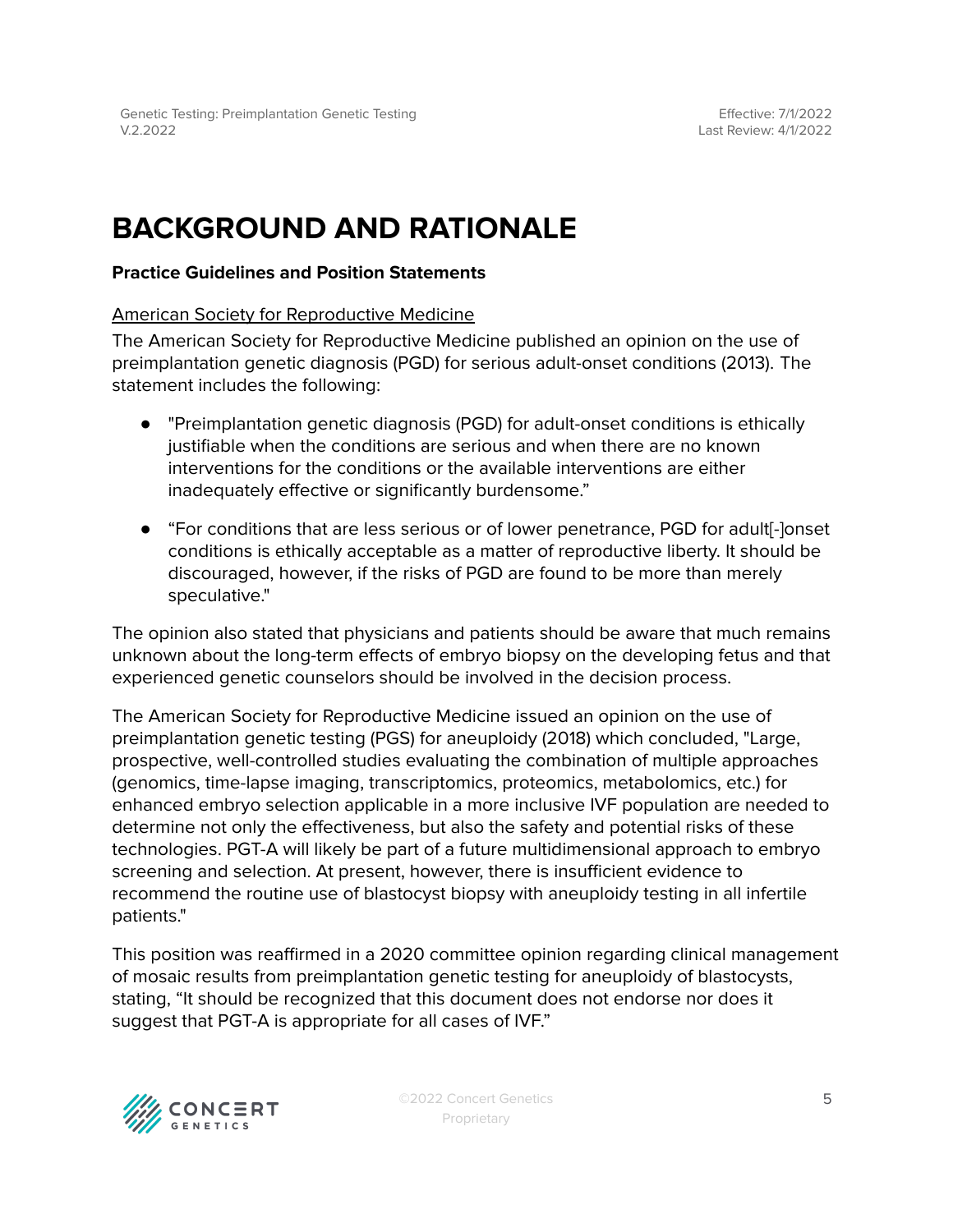#### American College of Obstetricians and Gynecologists

The American College of Obstetricians and Gynecologists issued Committee Opinion No. 799 (2020) regarding Preimplantation Genetic Testing. The recommendations include the following:

- "Preimplantation genetic testing comprises a group of genetic assays used to evaluate embryos before transfer to the uterus. Preimplantation genetic testing-monogenic (known as PGT-M) is targeted to single gene disorders. Preimplantation genetic testing-monogenic uses only a few cells from the early embryo, usually at the blastocyst stage, and misdiagnosis is possible but rare with modern techniques. Confirmation of preimplantation genetic testing-monogenic results with chorionic villus sampling (CVS) or amniocentesis should be offered."
- "To detect structural chromosomal abnormalities such as translocations, preimplantation genetic testing-structural rearrangements (known as PGT-SR) is used. Confirmation of preimplantation genetic testing-structural rearrangements results with CVS or amniocentesis should be offered."
- "The main purpose of preimplantation genetic testing-aneuploidy (known as PGT-A) is to screen embryos for whole chromosome abnormalities. Traditional diagnostic testing or screening for aneuploidy should be offered to all patients who have had preimplantation genetic testing-aneuploidy, in accordance with recommendations for all pregnant patients."

The American College of Obstetricians and Gynecologists (2015, reaffirmed 2017) issued an opinion that recommends "[p]atients with established causative mutations for a genetic condition" who are undergoing in vitro fertilization and desire prenatal genetic testing should be offered the testing, either preimplantation or once pregnancy is established.

[back](#page-0-0) to top

#### <span id="page-5-0"></span>**REFERENCES**

1. Munné S, Sandalinas M, Escudero T, Fung J, Gianaroli L, Cohen J. Outcome of preimplantation genetic diagnosis of translocations. Fertil Steril. 2000;73(6):1209-1218. doi:10.1016/s0015-0282(00)00495-7